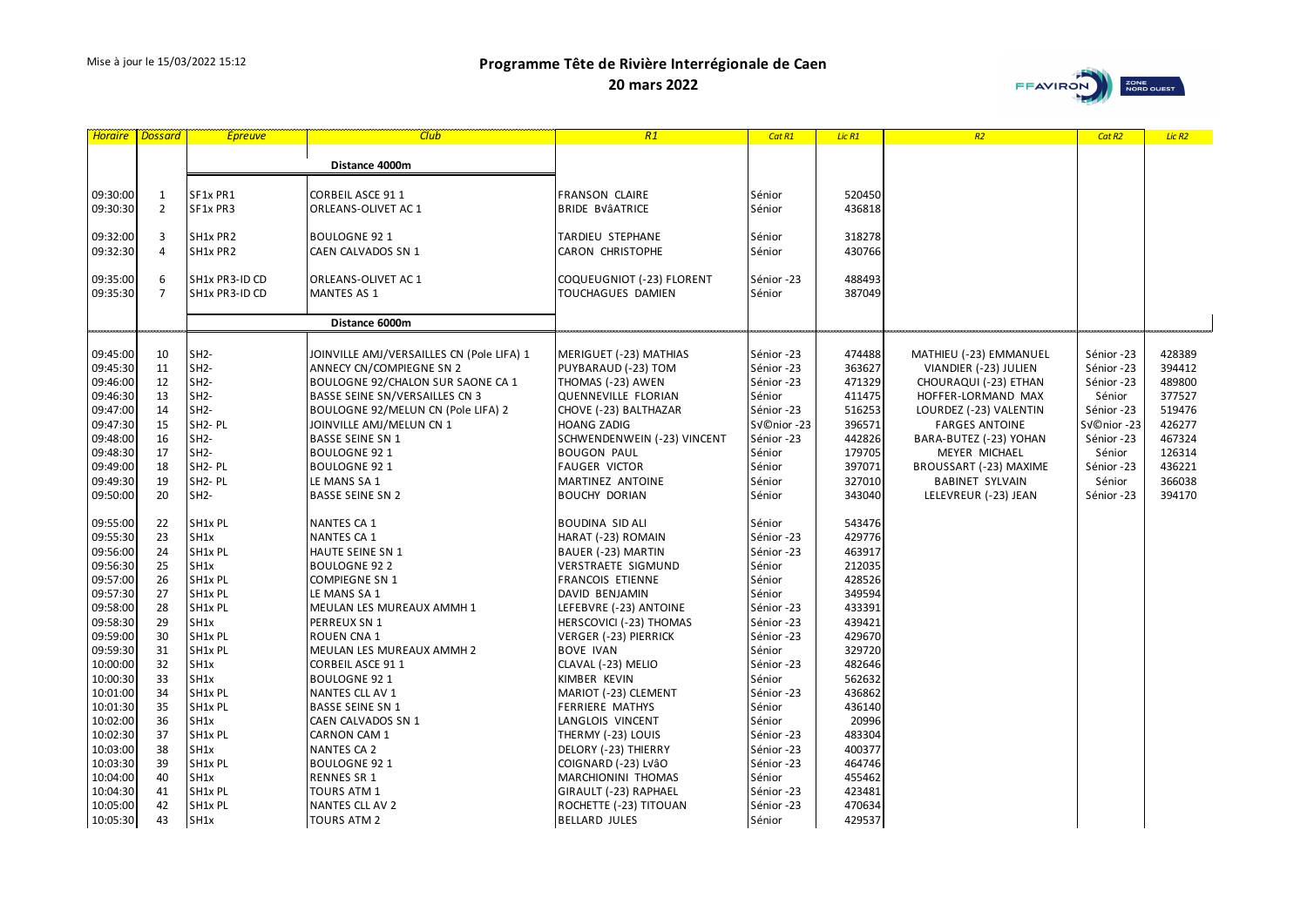**20 mars 2022**



| <b>Horaire</b> | <b>Dossard</b> |                   | <u> Epreuve – Epreuve – Club</u>                               | R1                        | Cat R1     | Lic R1 | R2                            | Cat R <sub>2</sub> | Lic <sub>R2</sub> |
|----------------|----------------|-------------------|----------------------------------------------------------------|---------------------------|------------|--------|-------------------------------|--------------------|-------------------|
| 10:06:00       | 44             | SH1x              | RENNES SR 2                                                    | HERVOUET (-23) LEO        | Sénior -23 | 433998 |                               |                    |                   |
| 10:06:30       | 45             | SH1x              | TOURS ATM 1                                                    | POTIN (-23) MAYEUL        | Sénior -23 | 476646 |                               |                    |                   |
| 10:07:00       | 46             | SH1x              | <b>RENNES SR 3</b>                                             | <b>AUDIC YANN</b>         | Sénior     | 509679 |                               |                    |                   |
| 10:07:30       | 47             | SH1x PL           | ARGENTEUIL COMA 1                                              | <b>CARCENAC FABIEN</b>    | Sénior     | 362991 |                               |                    |                   |
| 10:08:00       | 48             | SH1x PL           | LE MANS SA 2                                                   | BRICAUD (-23) RAPHAEL     | Sénior -23 | 488559 |                               |                    |                   |
| 10:08:30       | 49             | SH1x PL           | NANTES CLL AV 3                                                | VALLE (-23) ALEXANDRE     | Sénior -23 | 465549 |                               |                    |                   |
| 10:09:00       | 50             | SH1x PL           | NANTES CLL AV 4                                                | JACQ-BODET (-23) AWEN     | Sénior -23 | 448201 |                               |                    |                   |
| 10:09:30       | 51             | SH1x              | PORT-MARLY RC1                                                 | MAMER (-23) RAPHAEL       | Sénior -23 | 483240 |                               |                    |                   |
| 10:10:00       | 52             | SH <sub>1x</sub>  | <b>BASSE SEINE SN 1</b>                                        | SOUICI LAURANT            | Sénior     | 494623 |                               |                    |                   |
| 10:10:30       | 53             | SH1x PL           | ACI 94 1                                                       | CHANCEAULME (-23) CLEMENT | Sénior -23 | 445273 |                               |                    |                   |
|                |                |                   |                                                                |                           |            |        |                               |                    |                   |
| 10:17:00       | 60             | $SF2-$            | <b>BOULOGNE 92/ROUEN CNA 4</b>                                 | <b>VOIRIN JULIE</b>       | Sénior     | 332697 | <b>BROSSE ADELE</b>           | Sénior             | 397966            |
| 10:17:30       | 61             | $SF2-$            | <b>BASSE SEINE SN/SAINT QUENTIN AV 3</b>                       | OUDET (-23) AGATHE        | Sénior -23 | 442824 | CORNUT DANJOU (-23) JOSEPHINE | Sénior -23         | 371879            |
| 10:18:00       | 62             | $SF2-$            | AIX LES BAINS EN AVIRON/LE HAVRE SHA 1                         | VAUCORET (-23) FLEUR      | Sénior -23 | 504755 | BOSQUET (-23) MYA             | Sénior -23         | 456237            |
| 10:18:30       | 63             | SF <sub>2</sub> - | NANTES CA/LE HAVRE SHA 2                                       | LUCAS (-23) OMBELINE      | Sénior -23 | 394671 | VALINDUCQ (-23) CLARA         | Sénior -23         | 453512            |
| 10:19:00       | 64             | $SF2-$            | ROUEN CNA 1                                                    | BOTEZATU (-23) RUXANDRA   | Sénior -23 | 488686 | LOISEL CAMILLE                | Sénior             | 354341            |
| 10:19:30       | 65             | $SF2-$            | ENCOURAGEMENT - SESN/HAUTE SEINE SN (PV¥ VILLANOVA (-23) LAURE |                           | Sénior -23 | 465510 | BARTEZ (-23) CHARLOTTE        | Sénior -23         | 476378            |
| 10:20:00       | 66             | $SF2-$            | <b>NANTES CA 1</b>                                             | <b>BOUCHOT AURELIE</b>    | Sénior     | 417752 | BOULORVÂ (-23) MOVÈRA         | Sénior -23         | 455796            |
| 10:20:30       | 67             | $SF2-$            | NANTES CLL AV 1                                                | TAILLANDIER ANNA          | Sénior     | 408422 | WANG (J18) LVÂA               | Junior (J18)       | 445341            |
|                |                |                   |                                                                |                           |            |        |                               |                    |                   |
| 10:27:00       | 70             | SF1x              | <b>JOINVILLE AMJ 1</b>                                         | JACQUET MARIE             | Sénior     | 288510 |                               |                    |                   |
| 10:27:30       | 71             | SF1x              | <b>GRENOBLE AV 1</b>                                           | LUNATTI EMMA              | Sénior     | 384210 |                               |                    |                   |
| 10:28:00       | 72             | SF1x              | LE HAVRE SHA 1                                                 | <b>BAILLEUL MARGAUX</b>   | Sénior     | 400794 |                               |                    |                   |
| 10:28:30       | 73             | SF1x              | ARMENTIERES CLL 2                                              | <b>FEUTRIE AUDREY</b>     | Sénior     | 404600 |                               |                    |                   |
| 10:29:00       | 74             | SF1x PL           | <b>BOULOGNE 92 1</b>                                           | MORIZOT AURELIE           | Sénior     | 367665 |                               |                    |                   |
| 10:29:30       | 75             | SF1x              | ARMENTIERES CLL 1                                              | AERNOUDTS VIOLAINE        | Sénior     | 386677 |                               |                    |                   |
| 10:30:00       | 76             | SF1x              | MONACO SN 1                                                    | CHIAVINI (-23) GAIA UMBRA | Sénior -23 | 508617 |                               |                    |                   |
| 10:30:30       | 77             | SF <sub>1x</sub>  | <b>JOINVILLE AMJ 2</b>                                         | ROSSIGNOL-TOLLARD PAULINE | SV©nior-23 | 352749 |                               |                    |                   |
| 10:31:00       | 78             | SF1x              | SEDAN AV 1                                                     | CANIARD (-23) LOU-ANNE    | Sénior -23 | 450697 |                               |                    |                   |
| 10:31:30       | 79             | SF1x PL           | <b>BASSE SEINE SN 1</b>                                        | BOCCANFUSO (-23) INES     | Sénior -23 | 412327 |                               |                    |                   |
| 10:32:00       | 80             | SF1x              | <b>BAYONNE AV 1</b>                                            | MARZIN ANNE SOPHIE        | Sénior     | 413756 |                               |                    |                   |
| 10:32:30       | 81             | SF1x PL           | MELUN CN 1                                                     | DESPRES (-23) JULIETTE    | Sénior -23 | 526496 |                               |                    |                   |
| 10:33:00       | 82             | SF1x              | AIX LES BAINS EN AVIRON 1                                      | MOUCHET (-23) EMILIE      | Sénior -23 | 397466 |                               |                    |                   |
| 10:33:30       | 83             | SF1x PL           | <b>MANTES AS 1</b>                                             | DOLINSKI (-23) LUCIE      | Sénior -23 | 448910 |                               |                    |                   |
| 10:34:00       | 84             | SF1x PL           | <b>NANTES CA 1</b>                                             | BERTRAND (-23) EUGENIE    | Sénior -23 | 455795 |                               |                    |                   |
| 10:34:30       | 85             | SF1x PL           | <b>MANTES AS 2</b>                                             | PORTIER (-23) CHLOE       | Sénior -23 | 465344 |                               |                    |                   |
| 10:35:00       | 86             | SF1x PL           | ARGENTEUIL COMA 1                                              | MARINHO (-23) ANDREA      | Sénior -23 | 438484 |                               |                    |                   |
| 10:35:30       | 87             | SF1x              | <b>BASSE SEINE SN 1</b>                                        | LENORMAND (-23) SALOMVâ   | Sénior -23 | 429689 |                               |                    |                   |
| 10:36:00       | 88             | SF1x              | CAEN CALVADOS SN 1                                             | LEVEQUE (-23) LAURE       | Sénior -23 | 455884 |                               |                    |                   |
| 10:36:30       | 89             | SF1x PL           | <b>ENCOURAGEMENT - SESN 1</b>                                  | LEHEUP (-23) SYDNEY       | Sénior -23 | 476384 |                               |                    |                   |
| 10:37:00       | 90             | SF1x PL           | LE MANS SA 1                                                   | GAUVIN (-23) ROMANE       | Sénior -23 | 488555 |                               |                    |                   |
| 10:37:30       | 91             | SF1x PL           | <b>BOULOGNE 922</b>                                            | JEDIDI FARAH              | Sénior     | 543733 |                               |                    |                   |
| 10:38:00       | 92             | SF1x PL           | MELUN CN 2                                                     | FAUVEL (-23) SUZY         | Sénior -23 | 548773 |                               |                    |                   |
|                |                |                   |                                                                |                           |            |        |                               |                    |                   |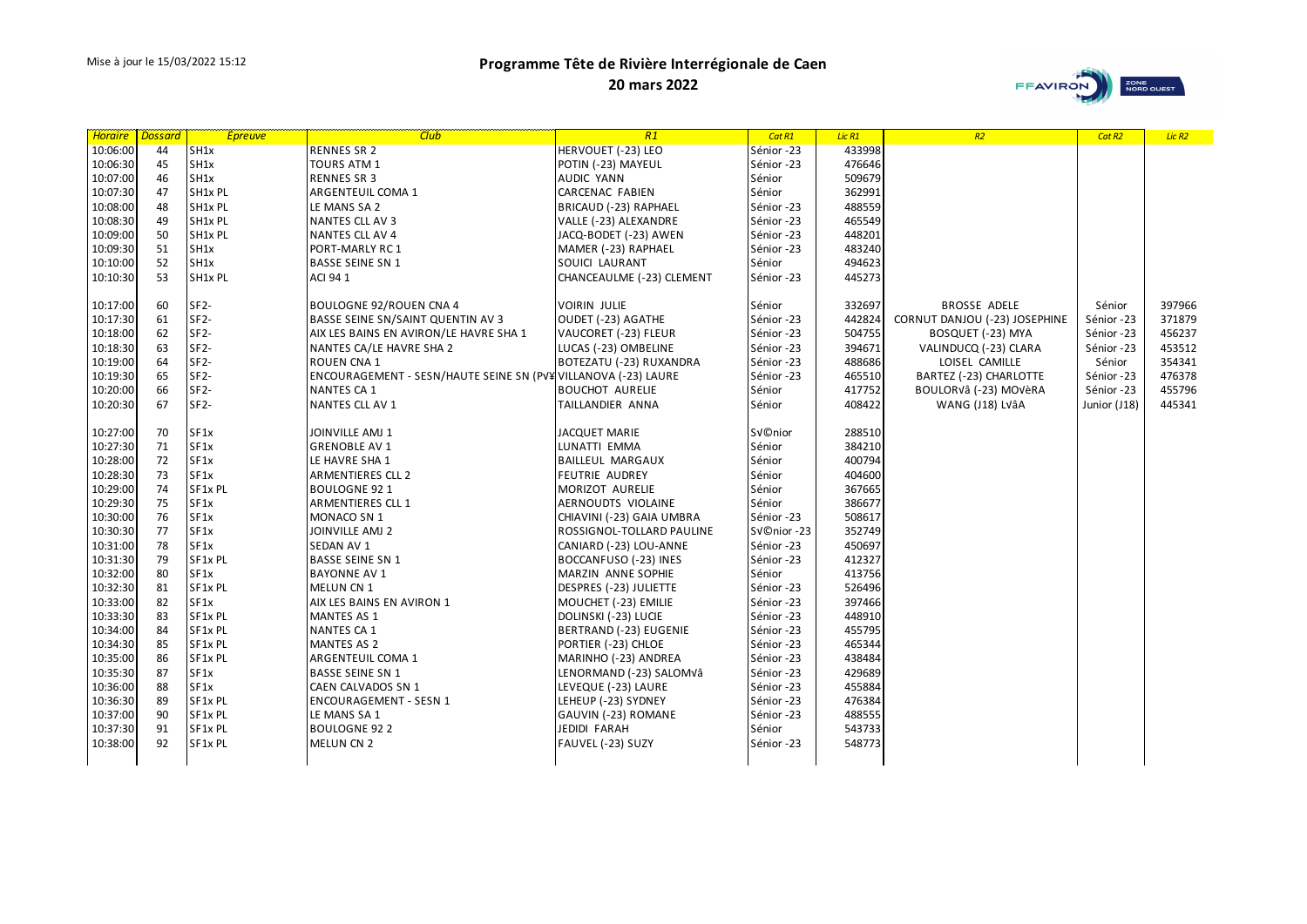



| <b>Horaire</b> Dossard |     | <b>Epreuve</b> | <b>Club</b>                              | R1                             | Cat R1       | Lic R1 | R <sub>2</sub>                         | Cat R <sub>2</sub> | Lic <sub>R2</sub> |
|------------------------|-----|----------------|------------------------------------------|--------------------------------|--------------|--------|----------------------------------------|--------------------|-------------------|
| 10:45:00               | 95  | J18H2-         | JOINVILLE AMJ 1                          | LAVAL (J18) RAPHAEL            | Junior (J18) | 471890 | GRAIS (J17) PIERRE                     | Junior (J17)       | 448350            |
| 10:45:30               | 96  | J18H2-         | ANGERS NA 1                              | MALECOT (J18) MARCO            | Junior (J18) | 497934 | CHOICHILLON (J18) MARTIN               | Junior (J18)       | 480663            |
| 10:46:00               | 97  | J18H2-         | JOINVILLE AMJ 2                          | SOBCZAK (J18) PAUL             | Junior (J18) | 468625 | DERANCOURT (J18) CHARLES               | Junior (J18)       | 452645            |
| 10:46:30               | 98  | J18H2-         | MEAUX CN/FONTAINEBLEAU APF (Pole LIFA) 1 | DAVAU (J17) REMI               | Junior (J17) | 485309 | LE DROUMAGUET (J17) THOMAS             | Junior (J17)       | 450544            |
| 10:47:00               | 99  | J18H2-         | MEULAN LES MUREAUX AMMH 1                | LAMBOI DAGUET (J18) ENZO       | Junior (J18) | 492820 | BLONDELET (J18) ENZO                   | Junior (J18)       | 517169            |
| 10:47:30               | 100 | J18H2-         | ROUEN CNA 1                              | LION (J17) SOCRATE             | Junior (J17) | 522384 | LE LAN (J17) VAHE                      | Junior (J17)       | 501710            |
| 10:48:00               | 101 | J18H2-         | CAEN CALVADOS SN 1                       | DESMORTREUX (J17) RAPHAEL      | Junior (J17) | 500222 | JOSEPHINE (J17) BASTIEN                | Junior (J17)       | 517117            |
|                        |     |                |                                          |                                |              |        |                                        |                    |                   |
| 11:00:00               | 110 | J18H1x         | LORIENT A SCORFF 1                       | GONZALEZ (J18) COME            | Junior (J18) | 445181 |                                        |                    |                   |
| 11:00:30               | 111 | J18H1x         | HAUTE SEINE SN 1                         | CHENEDE (J18) ELOUEN           | Junior (J18) | 505633 |                                        |                    |                   |
| 11:01:00               | 112 | J18H1x         | JOINVILLE AMJ 1                          | CIMENT (J18) ULYSSE            | Junior (J18) | 432162 |                                        |                    |                   |
| 11:01:30               | 113 | J18H1x         | ARGENTEUIL COMA 1                        | AIT-KHELIFA MALLET (J17) MAVÃL | Junior (J17) | 516642 |                                        |                    |                   |
| 11:02:00               | 114 | J18H1x         | JOINVILLE AMJ 2                          | VOSGIEN (J17) BARTOLOMEO       | Junior (J17) | 489053 |                                        |                    |                   |
| 11:02:30               | 115 | J18H1x         | MELUN CN 1                               | DUCEPT (J17) THOMAS            | Junior (J17) | 479819 |                                        |                    |                   |
| 11:03:00               | 116 | J18H1x         | <b>MEAUX CN 1</b>                        | LE MOIGN (J18) MARCEAU         | Junior (J18) | 492346 |                                        |                    |                   |
| 11:03:30               | 117 | J18H1x         | <b>BASSE SEINE SN 1</b>                  | ROIENA (J18) SACHA             | Junior (J18) | 482750 |                                        |                    |                   |
| 11:04:00               | 118 | J18H1x         | MANTES AS 1                              | BARET (J16) LOUIS              | Junior (J16) | 503131 |                                        |                    |                   |
| 11:04:30               | 119 | J18H1x         | <b>MANTES AS 2</b>                       | GOUPIL (J18) FABIEN            | Junior (J18) | 504183 |                                        |                    |                   |
| 11:05:00               | 120 | J18H1x         | NANTES CLL AV 1                          | ROUCHY-CHAPLAIS (J17) ANTOINE  | Junior (J17) | 504777 |                                        |                    |                   |
| 11:05:30               | 121 | J18H1x         | <b>RENNES SR 1</b>                       | GAUTHEREAU (J18) HENRI         | Junior (J18) | 552699 |                                        |                    |                   |
| 11:06:00               | 122 | J18H1x         | MELUN CN 2                               | CAMMAS (J17) PAUL              | Junior (J17) | 493735 |                                        |                    |                   |
| 11:06:30               | 123 | J18H1x         | CAEN CALVADOS SN 1                       | LE TROCQUER (J16) ETWANN       | Junior (J16) | 517465 |                                        |                    |                   |
| <b>FORFAIT</b>         | 124 | J18H1x         | PORT-MARLY RC 1                          | ESNAULT (J17) THEO             | Junior (J17) | 499852 |                                        |                    |                   |
| 11:07:30               | 125 | J18H1x         | LORIENT A SCORFF 2                       | TROMELIN (J16) ETHAN           | Junior (J16) | 467894 |                                        |                    |                   |
| 11:08:00               | 126 | J18H1x         | MELUN CN 3                               | JORRY (J17) MAXIME             | Junior (J17) | 530017 |                                        |                    |                   |
| 11:08:30               | 127 | J18H1x         | MEULAN LES MUREAUX AMMH 1                | VIGNE (J17) CORENTIN           | Junior (J17) | 533241 |                                        |                    |                   |
| 11:09:00               | 128 | J18H1x         | <b>RENNES SR 3</b>                       | MALARD (J18) CLEMENT           | Junior (J18) | 503921 |                                        |                    |                   |
| 11:09:30               | 129 | J18H1x         | LORIENT A SCORFF 3                       | DAGORNE (J15) NATHAN           | Junior (J15) | 487581 |                                        |                    |                   |
| 11:10:00               | 130 | J18H1x         | CAEN CALVADOS SN 2                       | BERNDT (J17) LEON              | Junior (J17) | 549578 |                                        |                    |                   |
| 11:10:30               | 131 | J18H1x         | ARGENTEUIL COMA 2                        | <b>GREMION (J15) PAUL</b>      | Junior (J15) | 541166 |                                        |                    |                   |
| <b>FORFAIT</b>         | 132 | J18H1x         | <b>RENNES SR 2</b>                       | ROUDE (J18) BASILE             | Junior (J18) | 522437 |                                        |                    |                   |
| 11:11:30               | 133 | J18H1x         | NANTES CLL AV 2                          | TREHEUX (J17) CLEMENT          | Junior (J17) | 510177 |                                        |                    |                   |
| 11:12:00               | 134 | J18H1x         | MELUN CN 4                               | JORRY (J17) GAUTHIER           | Junior (J17) | 513629 |                                        |                    |                   |
| 11:12:30               | 135 | J18H1x         | <b>HENNEBONT AV 1</b>                    | MARCON (J18) KILIAN            | Junior (J18) | 564990 |                                        |                    |                   |
|                        |     |                |                                          |                                |              |        |                                        |                    |                   |
| 11:20:00               | 140 | J18F2-         | REIMS CNRR/SAINTES CA 2                  | SELLIER (J18) JEANNE           | Junior (J18) | 445152 | FOUQUET (J17) LEONTINE                 | Junior (J17)       | 473640            |
| 11:20:30               | 141 | J18F2-         | PERREUX SN/TOULOUSE A 4                  | <b>HERSCOVICI LEA</b>          | Junior (J17) | 484905 | LAGARDE CAROLINE                       | Junior (J18)       | 445596            |
| 11:31:00               | 142 | J18F2-         | PERREUX SN/HAUTE SEINE SN (Pole LIFA) 1  | RANVIER (J18) CARLA            | Junior (J18) |        | 505786 QUETTIER MOUNIEN (J17) VICTOIRE | Junior (J17)       | 536734            |
| 11:31:30               | 143 | J18F2-         | HAUTE SEINE SN 1                         | BREBION (J18) MORGANE          | Junior (J18) | 485324 | STEPHAN (J17) MARY                     | Junior (J17)       | 536735            |
| 11:32:00               | 144 | J18F2-         | BOULOGNE 92/BUTRY SUR OISE VOA 3         | ZANELLI (J17) VICTORIA         | Junior (J17) | 487304 | PEJIC (J18) ADA                        | Junior (J18)       | 504800            |
| 11:32:30               | 145 | J18F2-         | MANTES AS 1                              | WALLON (J17) TESSA             | Junior (J17) | 488133 | SAGNA (J17) EMMA                       | Junior (J17)       | 520804            |
| 11:33:00               | 146 | J18F2-         | ROUEN CNA/COMPIEGNE SN 1                 | FADEL-CHENAILLER (J16) JOHANNE | Junior (J16) | 537898 | BRESSON (J16) CLARA                    | Junior (J16)       | 486219            |
| 11:33:30               | 147 | J18F2-         | MELUN CN 1                               | JULLEMIER (J18) CLOTILDE       | Junior (J18) | 443391 | PECQUENARD (J18) SARAH                 | Junior (J18)       | 549818            |
| 11:34:00               | 148 | J18F2-         | CAEN CALVADOS SN 1                       | COULOMBEL (J17) ILARIA         | Junior (J17) | 518723 | DESMORTREUX (J16) CAMILLE              | Junior (J16)       | 533498            |